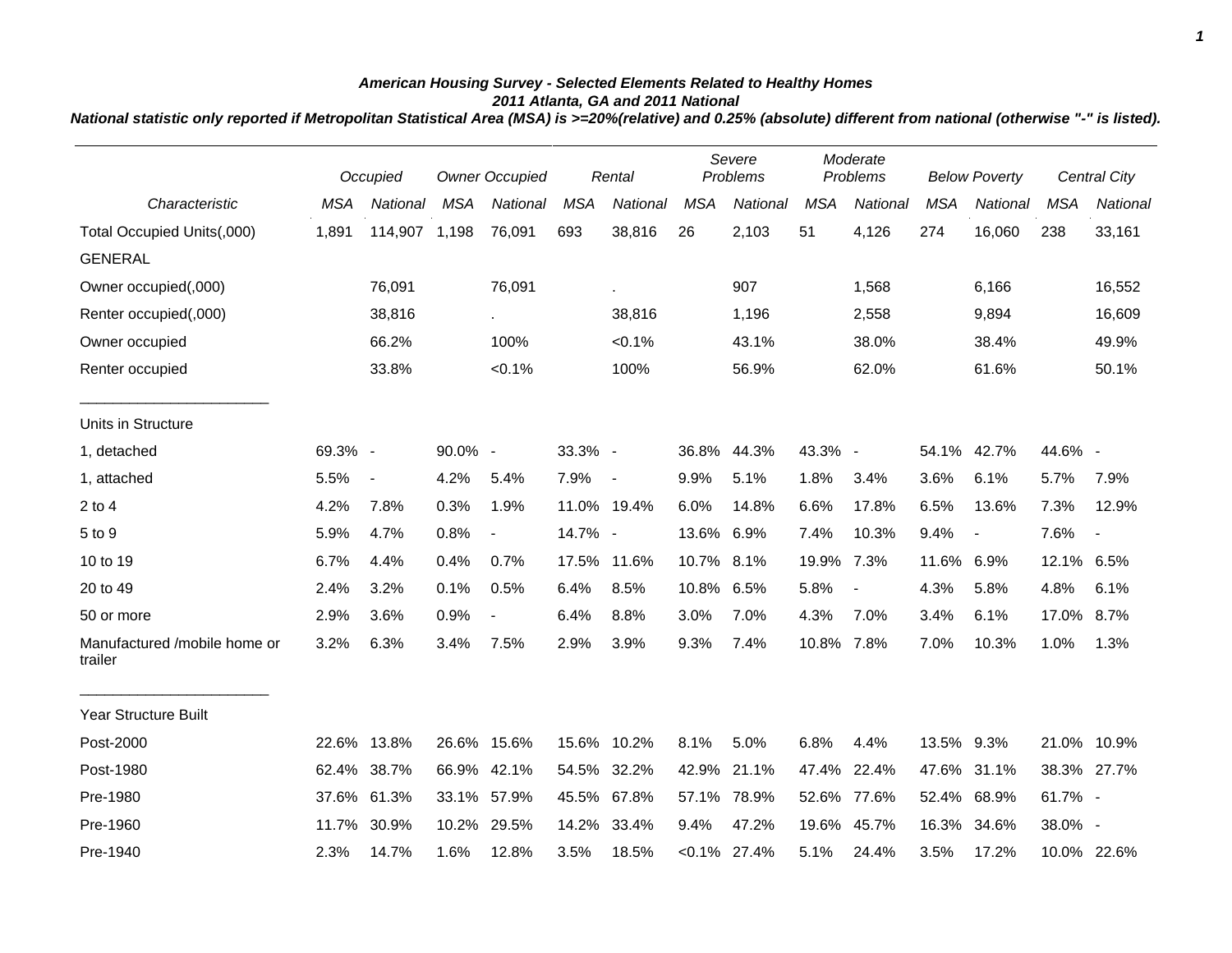|                                                        |            | Occupied                 |            | <b>Owner Occupied</b>    |             | Rental         |                | Severe<br>Problems       |                | Moderate<br>Problems |             | <b>Below Poverty</b>     |            | Central City |
|--------------------------------------------------------|------------|--------------------------|------------|--------------------------|-------------|----------------|----------------|--------------------------|----------------|----------------------|-------------|--------------------------|------------|--------------|
| Characteristic                                         | MSA        | National                 | MSA        | National                 | MSA         | National       | <b>MSA</b>     | National                 | <b>MSA</b>     | National             | MSA         | National                 | MSA        | National     |
| Foundation (for 1-unit not<br>manufactured)            |            |                          |            |                          |             |                |                |                          |                |                      |             |                          |            |              |
| 1-Unit not manufactured(,000)                          | 1.414      | 80,505                   | 1,128      | 66,752                   | 285         | 13,753         | 12             | 1,040                    | 23             | 1.772                | 158         | 7,844                    | 120        | 18,949       |
| With a basement under all of<br>house                  |            | 25.9% 32.7%              | 29.1% -    |                          | 13.3%       | 24.0%          | 6.3%           | 32.2%                    | $22.1\% -$     |                      | 16.3%       | 27.3%                    | 22.1%      | 31.9%        |
| With a basement under part of<br>house                 | 12.4% -    |                          | $12.8\%$ - |                          | 10.5% 7.2%  |                | 9.3%           | $\overline{\phantom{a}}$ | 12.0% 8.7%     |                      | 7.2%        | $\overline{\phantom{a}}$ | 16.0% 8.1% |              |
| With a crawl space                                     | 25.7% -    |                          | 23.9% -    |                          | 32.7% 25.3% |                |                | 41.6% 24.1%              | 39.0% -        |                      | 36.8% 25.9% |                          | 44.2%      | 20.2%        |
| On a concrete slab                                     | 34.7% -    |                          | 33.6% -    |                          | 39.1% -     |                |                | 42.8% 29.7%              | 26.9% -        |                      | 37.7% -     |                          | 15.7%      | 38.2%        |
| In some other way                                      | 1.4%       | $\sim$                   | $0.6\%$    | 1.4%                     | 4.5%        | 2.4%           | $< 0.1\%$ 6.1% |                          | $< 0.1\%$ 5.3% |                      | 2.0%        | 3.2%                     | 2.0%       |              |
|                                                        |            |                          |            |                          |             |                |                |                          |                |                      |             |                          |            |              |
| <b>EXTERIOR</b>                                        |            |                          |            |                          |             |                |                |                          |                |                      |             |                          |            |              |
| <b>External Building Conditions (non</b><br>multiunit) |            |                          |            |                          |             |                |                |                          |                |                      |             |                          |            |              |
| Sagging roof                                           | 2.1%       | $\overline{\phantom{a}}$ | 1.7%       | $\overline{\phantom{a}}$ | 3.9%        | 2.9%           | 7.7%           | $\overline{\phantom{a}}$ | 10.1% -        |                      | 2.3%        | 3.8%                     | 3.1%       | 2.4%         |
| Missing roofing material                               | 2.6%       | 3.6%                     | 2.5%       | 3.4%                     | 3.1%        | 4.1%           | 2.5%           | 9.9%                     | 12.1% -        |                      | 5.9%        | J.                       | 4.1%       |              |
| Hole in roof                                           | 1.2%       | 1.5%                     | 1.2%       | $\overline{a}$           | 1.3%        | 2.4%           | $< 0.1\%$ 7.6% |                          |                | 16.6% 11.9%          | 1.5%        | 3.4%                     | 2.2%       |              |
| Missing bricks, siding, other<br>outside wall material | 2.7%       | $\overline{\phantom{a}}$ | 2.6%       | $\overline{\phantom{a}}$ | 3.1%        | 3.9%           | 10.0% -        |                          |                | 18.1% 14.2%          | 3.1%        | 5.0%                     | 1.5%       | 3.2%         |
| Sloping outside walls                                  | 1.3%       | $\blacksquare$           | 1.3%       | 1.0%                     | 1.6%        | 2.2%           | 7.0%           | $\sim$                   | 12.4% 8.4%     |                      | 1.1%        | 2.3%                     | 1.3%       |              |
| Boarded up windows                                     | 0.8%       | $\sim$                   | 0.7%       | $\blacksquare$           | 1.3%        | 1.6%           | $< 0.1\%$ 4.5% |                          | 8.4%           | 6.1%                 | 1.5%        | 2.6%                     | 1.9%       | 1.5%         |
| <b>Broken windows</b>                                  | 4.4%       | $\sim$                   | 3.8%       | $\overline{\phantom{a}}$ | 6.6%        | $\blacksquare$ | 22.6%          | 14.1%                    | 11.9%          | 18.1%                | 9.8%        | $\overline{\phantom{a}}$ | 2.4%       | 4.8%         |
| Bars on windows                                        | 3.0%       | $\sim$                   | 3.0%       | $\blacksquare$           | 3.1%        | 3.8%           | 2.5%           | 4.2%                     | 11.8% 7.5%     |                      | 5.2%        | $\overline{\phantom{a}}$ | 18.8%      | 8.9%         |
| Foundation crumbling or has open<br>crack or hole      | 4.6%       | $\sim$                   | 4.5%       | $\overline{\phantom{a}}$ | 5.2%        | 6.8%           | 2.2%           | 15.0%                    | 7.5%           | 18.5%                | 5.2%        | 8.4%                     | 2.3%       | 6.4%         |
| None of the above                                      | $82.1\% -$ |                          | $83.3\% -$ |                          | 77.5% -     |                | 57.7% -        |                          | 54.4% -        |                      | 76.3% -     |                          | 68.5% -    |              |
| None of the above(excluding bars) 84.5% -              |            |                          | 85.7% -    |                          | 79.8% -     |                | 60.1% -        |                          | 56.5% -        |                      | 80.5% -     |                          | 85.0% -    |              |
| Water Leakage During Last 12                           |            |                          |            |                          |             |                |                |                          |                |                      |             |                          |            |              |

Months

٠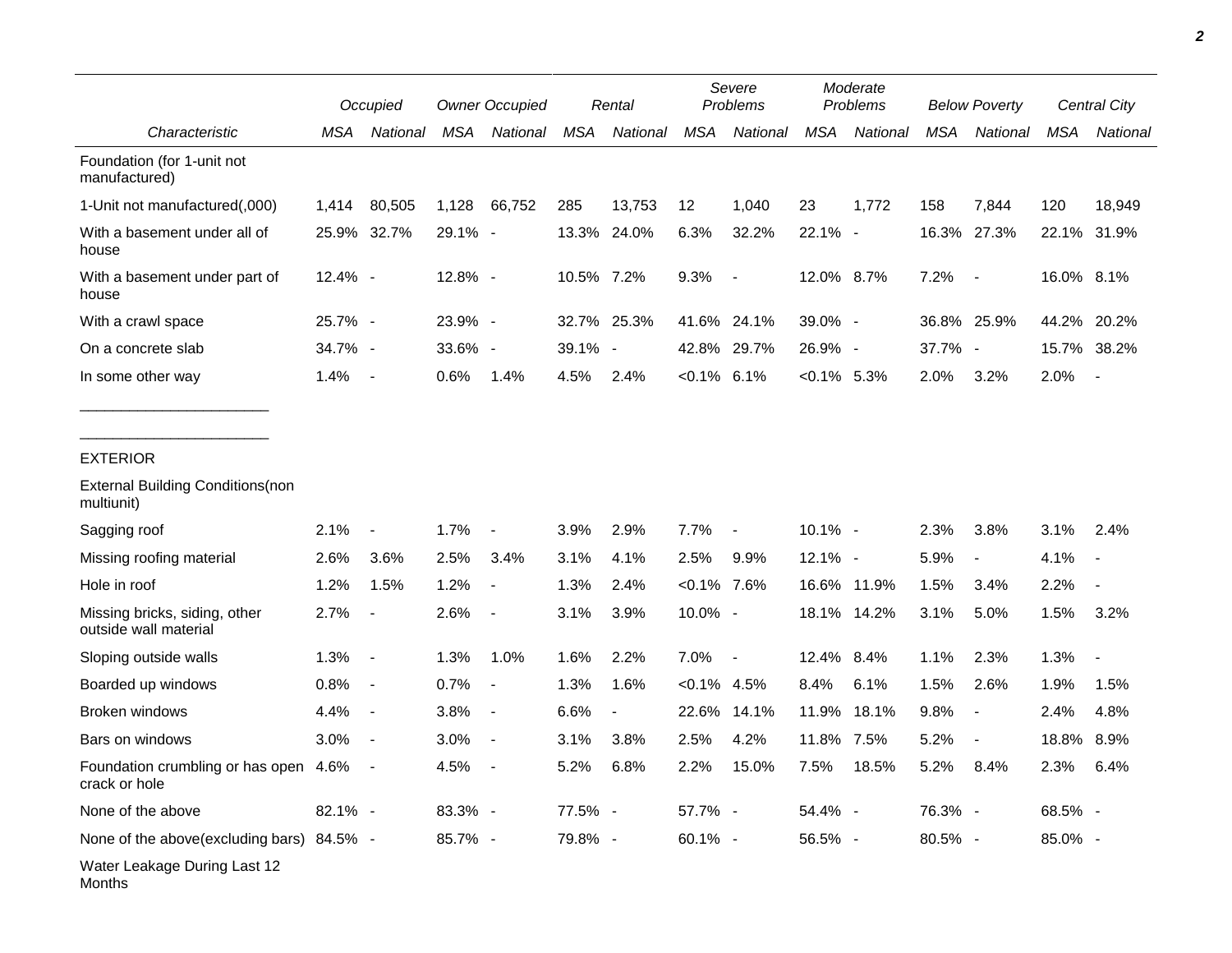|                                               | Occupied   |                          | <b>Owner Occupied</b> |                          | Rental     |                          | Severe<br>Problems |                          | Moderate<br>Problems |          | <b>Below Poverty</b> |                          | Central City |                          |
|-----------------------------------------------|------------|--------------------------|-----------------------|--------------------------|------------|--------------------------|--------------------|--------------------------|----------------------|----------|----------------------|--------------------------|--------------|--------------------------|
| Characteristic                                | <b>MSA</b> | National                 | <b>MSA</b>            | National                 | <b>MSA</b> | National                 | <b>MSA</b>         | National                 | <b>MSA</b>           | National | <b>MSA</b>           | National                 | <b>MSA</b>   | National                 |
| With leakage from outside<br>structure        | 9.7%       | $\overline{\phantom{a}}$ | 10.4% -               |                          | 8.5%       | $\overline{\phantom{a}}$ |                    | 28.7% 17.4%              | 29.5% -              |          | 9.8%                 | $\overline{\phantom{a}}$ | 8.2%         | 11.6%                    |
| Roof                                          | 4.8%       | $\overline{\phantom{a}}$ | 5.4%                  | $\sim$                   | 3.8%       | 4.9%                     | 17.9%              | 10.0%                    | 10.2%                | 16.8%    | 4.6%                 | 6.5%                     | 3.2%         | 5.9%                     |
| <b>Basement leak</b>                          | 1.3%       | 2.8%                     | 1.9%                  | 3.4%                     | 0.4%       | 1.4%                     | $< 0.1\%$ 2.5%     |                          | 1.8%                 | 5.1%     | 0.8%                 | 1.9%                     | 1.4%         | 2.6%                     |
| Walls, closed windows, or doors<br>leak       | 2.5%       | $\overline{\phantom{a}}$ | 2.3%                  | 1.8%                     | 2.9%       | $\blacksquare$           | 9.1%               | 4.7%                     | 13.3% 8.9%           |          | 3.5%                 | $\overline{\phantom{a}}$ | 2.5%         |                          |
| Other or Unknown exterior Leak                | 1.5%       | 1.2%                     | 1.3%                  | $\sim$                   | 1.9%       | 1.3%                     | 3.0%               | $\blacksquare$           | 5.0%                 | 3.3%     | 1.3%                 | $\sim$ $-$               | 0.9%         | 1.4%                     |
| <b>INTERIOR</b>                               |            |                          |                       |                          |            |                          |                    |                          |                      |          |                      |                          |              |                          |
| Damage                                        |            |                          |                       |                          |            |                          |                    |                          |                      |          |                      |                          |              |                          |
| Holes in floors                               | 1.3%       | $\sim$                   | 0.6%                  | $\overline{\phantom{a}}$ | 2.5%       | 1.6%                     | 7.3%               | $\overline{\phantom{a}}$ | 15.4% 9.9%           |          | 3.7%                 | 2.1%                     | 3.1%         | 1.3%                     |
| Open cracks or holes                          | 4.8%       | $\overline{\phantom{a}}$ | 2.9%                  | 4.2%                     | 8.1%       | $\blacksquare$           | 25.0%              | 18.1%                    | 27.5% -              |          | 8.7%                 | $\overline{\phantom{a}}$ | 6.6%         | $\overline{\phantom{a}}$ |
| Broken plaster or peeling paint               | 1.6%       | 2.1%                     | 1.1%                  | 1.5%                     | 2.3%       | 3.1%                     | 5.6%               | 8.3%                     | 20.1% -              |          | 1.8%                 | 3.4%                     | 3.1%         |                          |
| Water Leakage During Last 12<br><b>Months</b> |            |                          |                       |                          |            |                          |                    |                          |                      |          |                      |                          |              |                          |
| With leakage from inside structure            | 10.6% -    |                          | 8.2%                  | $\blacksquare$           |            | 14.6% 11.2%              | 32.3%              | 16.2%                    | 30.7% -              |          |                      | 14.7% 11.0%              | 11.9% -      |                          |
| Fixtures backed up or overflowed              | 1.8%       | $\blacksquare$           | 1.4%                  | 1.7%                     | 2.6%       | $\blacksquare$           | 6.5%               | 4.9%                     | 3.9%                 | 6.6%     | 2.0%                 | $\overline{\phantom{a}}$ | 1.6%         | 2.2%                     |
| Pipes leaked                                  | 4.5%       | 3.6%                     | 3.2%                  | $\overline{\phantom{a}}$ | 6.7%       | 4.9%                     | 10.6%              | 8.4%                     | 20.4%                | 12.5%    | 6.2%                 | $\overline{\phantom{a}}$ | 4.9%         | $\overline{\phantom{a}}$ |
| Broken water heater                           | 1.4%       | 0.8%                     | 1.8%                  | 0.9%                     | 0.8%       | $\overline{a}$           | 4.5%               | 1.4%                     | 7.8%                 | 2.0%     | 2.8%                 | 1.0%                     | 0.9%         | $\blacksquare$           |
| Other or Unknown                              | 3.1%       | 2.4%                     | 2.0%                  | $\overline{\phantom{a}}$ | 5.0%       | 3.6%                     | 18.6% 3.2%         |                          | 4.0%                 | 6.0%     | 5.3%                 | 3.0%                     | 4.9%         | 2.9%                     |
|                                               |            |                          |                       |                          |            |                          |                    |                          |                      |          |                      |                          |              |                          |
| Rodents                                       |            |                          |                       |                          |            |                          |                    |                          |                      |          |                      |                          |              |                          |
| Signs of rats in last 3 mon.                  | 1.5%       | 1.0%                     | 1.7%                  | 0.9%                     | 1.2%       | $\overline{\phantom{a}}$ | 1.5%               | 3.3%                     | 0.8%                 | 3.6%     | 1.0%                 | 1.8%                     | 0.9%         | 1.4%                     |
| Signs of mice in last 3 mon.                  | 3.4%       | 11.1%                    | 4.1%                  | 11.7%                    | 2.3%       | 10.0%                    | 1.8%               | 17.7%                    | 6.1%                 | 20.0%    | 2.7%                 | 12.5%                    | 1.2%         | 9.9%                     |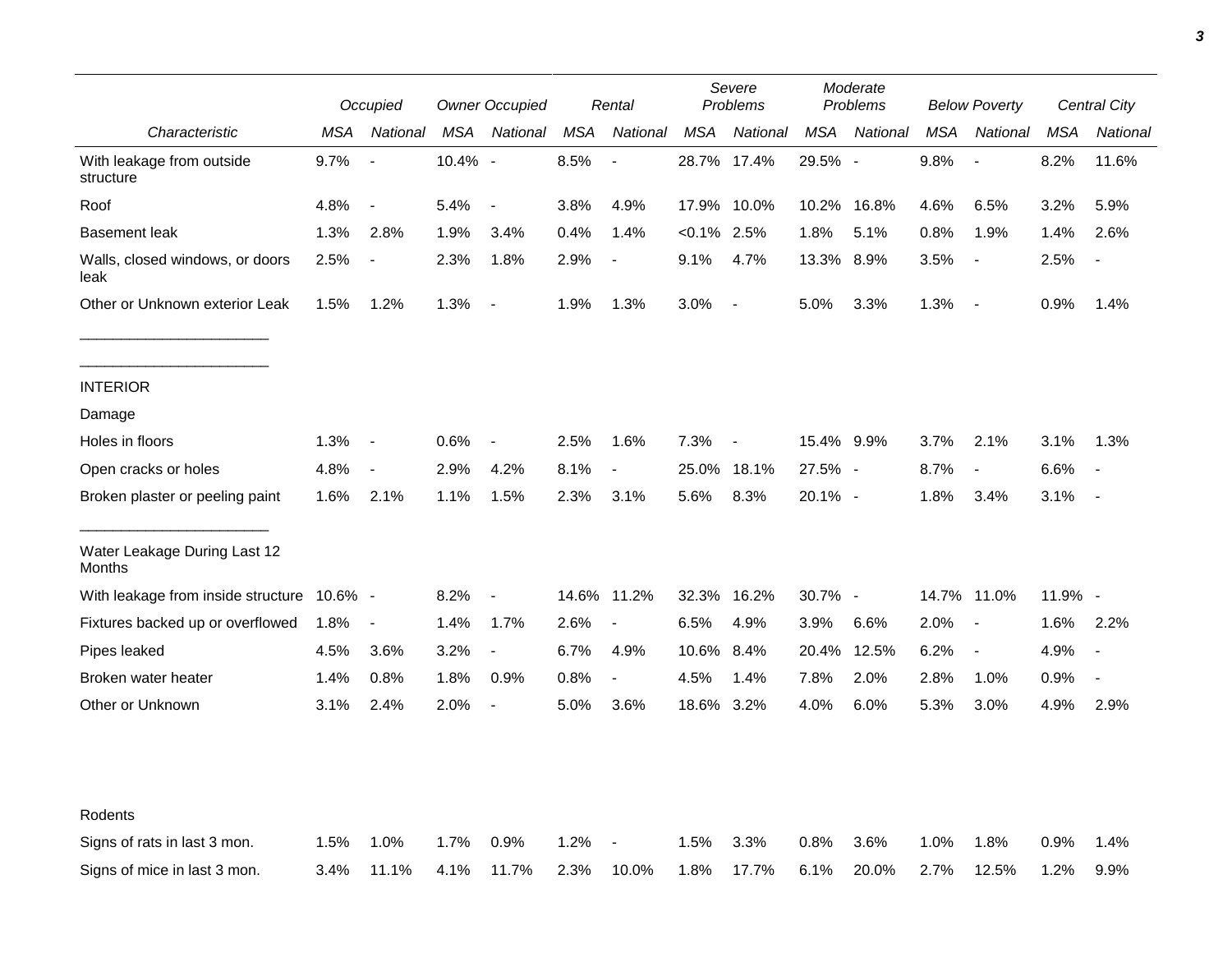|                                                           |             | Occupied                 |                | <b>Owner Occupied</b>    |                | Rental                   |                | Severe<br>Problems | Moderate<br>Problems |             | <b>Below Poverty</b> |                          | Central City |                          |
|-----------------------------------------------------------|-------------|--------------------------|----------------|--------------------------|----------------|--------------------------|----------------|--------------------|----------------------|-------------|----------------------|--------------------------|--------------|--------------------------|
| Characteristic                                            | <b>MSA</b>  | National                 | MSA            | <b>National</b>          | <b>MSA</b>     | National                 | MSA            | National           | <b>MSA</b>           | National    | <b>MSA</b>           | National                 | <b>MSA</b>   | National                 |
| Signs of rodents, not sure which<br>kind in last 3 mon.   | 1.2%        | 0.6%                     | 0.8%           | 0.5%                     | 1.8%           | 0.8%                     | $< 0.1\%$ 1.5% |                    | $< 0.1\%$ 1.6%       |             | 1.0%                 |                          | 0.6%         | $\blacksquare$           |
| Electrical                                                |             |                          |                |                          |                |                          |                |                    |                      |             |                      |                          |              |                          |
| No electrical wiring                                      | $< 0.1\%$ - |                          | $< 0.1\%$ 0.1% |                          | 0.1%           | $\blacksquare$           | $< 0.1\%$ 3.2% |                    | $< 0.1\%$            | 0.1%        | 0.1%                 | $\overline{\phantom{a}}$ | 0.2%         | $\overline{\phantom{a}}$ |
| Exposed wiring                                            | 1.6%        | $\blacksquare$           | 1.1%           | $\overline{\phantom{a}}$ | 2.3%           | $\overline{\phantom{a}}$ | 2.9%           | 6.2%               | 2.5%                 | 3.9%        | 2.8%                 | $\blacksquare$           | 1.3%         | 1.6%                     |
| Rooms without electric outlets                            | 0.6%        | $\overline{\phantom{a}}$ | 0.2%           | 0.6%                     | 1.2%           | $\overline{\phantom{a}}$ | 2.8%           | 6.5%               | 3.6%                 | 2.2%        | 1.0%                 | 1.4%                     | 1.1%         | $\sim$                   |
| Fuses/breakers blown in last 3<br>mon.                    | 9.9%        | $\overline{\phantom{a}}$ | 10.5% -        |                          | 8.9%           | $\overline{\phantom{a}}$ | 11.7%          | 14.7%              |                      | 11.1% 15.1% | $10.1\% -$           |                          | 8.8%         | $\sim$                   |
| Sanitation                                                |             |                          |                |                          |                |                          |                |                    |                      |             |                      |                          |              |                          |
| Lacking complete kitchen facilities                       | 1.3%        | 1.7%                     | 0.6%           |                          | 2.4%           | 4.0%                     | 9.9%           | $\blacksquare$     | 42.0% -              |             | 2.3%                 | 3.3%                     | 0.2%         | 2.8%                     |
| Lacking some or all plumbing<br>facilities                | 0.7%        | 1.3%                     | 0.2%           | 0.8%                     | 1.5%           | 2.1%                     |                | 49.7% 68.2%        | $< 0.1\%$ 0.0%       |             | 2.4%                 | $\blacksquare$           | 0.8%         | 1.8%                     |
| Water not safe to drink                                   | 8.0%        | $\blacksquare$           | 4.8%           | 6.2%                     | 13.6% -        |                          | 17.9% -        |                    | 14.1% -              |             | 12.7% -              |                          | 11.0% -      |                          |
| Water stoppage in last 3 mon.                             | 4.5%        | $\overline{\phantom{a}}$ | 3.1%           | $\overline{\phantom{a}}$ | 6.8%           | 5.1%                     | 9.2%           | $\blacksquare$     | 16.1% 9.4%           |             | 7.7%                 | 4.8%                     | 5.2%         | 4.0%                     |
| No flush toilets working some time 1.9%<br>in last 3 mon. |             | $\blacksquare$           | 0.9%           | $\sim$                   | 3.5%           | $\overline{\phantom{a}}$ | 7.3%           | 5.7%               | 12.0% -              |             | 3.5%                 | $\overline{\phantom{a}}$ | 2.2%         | $\overline{\phantom{a}}$ |
| With sewage disposal breakdowns 0.7%<br>in last 3 mon.    |             | 1.4%                     | 0.6%           | 1.2%                     | 0.9%           | 1.7%                     | 1.5%           | 3.7%               | 1.4%                 | 5.0%        | 0.9%                 | 2.0%                     | 1.3%         | 1.6%                     |
| Septic tank, cesspool, chemical<br>toilet                 | 21.4% -     |                          | 29.7% -        |                          | 7.0%           | $\overline{\phantom{a}}$ | 14.0% -        |                    | 19.6% -              |             | 13.6% -              |                          | 1.1%         | $\overline{a}$           |
| With septic tank or cesspool<br>breakdowns in last 3 mon. | 0.2%        | $\overline{\phantom{a}}$ | 0.3%           | $\sim$                   | $< 0.1\%$ 0.2% |                          | $< 0.1\%$ 0.8% |                    | 1.4%                 | 0.8%        | $< 0.1\%$ 0.4%       |                          | $< 0.1\%$ -  |                          |
|                                                           |             |                          |                |                          |                |                          |                |                    |                      |             |                      |                          |              |                          |

## HEATING/FUEL

Main Heating Equipment Warm-air furnace 84.9% 64.1% 85.1% 67.9% 84.5% 56.7% 82.6% 47.8% 68.9% 39.1% 82.1% 57.3% 89.3% 62.8% Steam or hot water system 0.2% 11.0% 0.1% 9.7% 0.5% 13.5% <0.1% 18.6% 2.9% 14.0% <0.1% 10.9% 0.7% 15.6%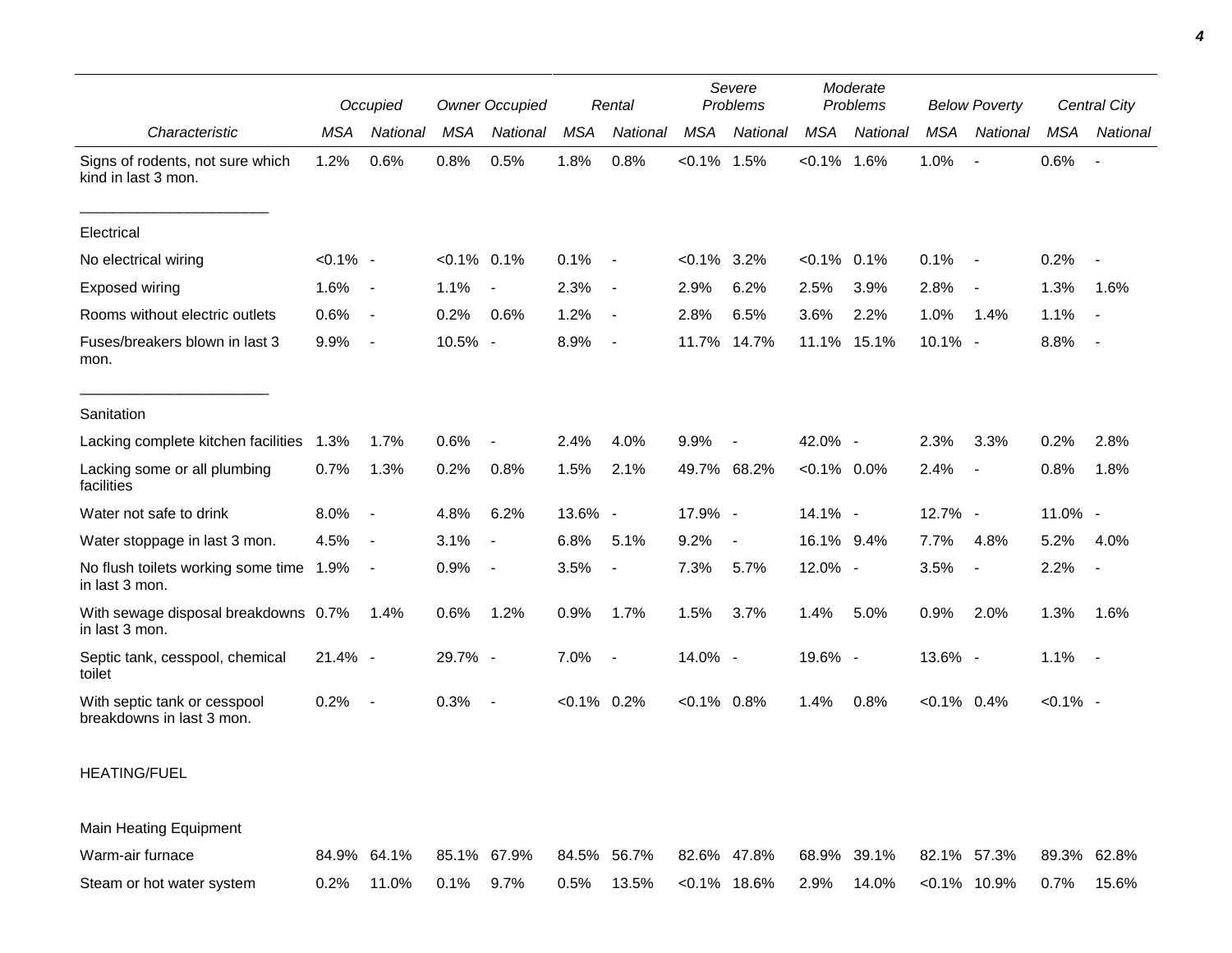|                                                         |                | Occupied                 |                | <b>Owner Occupied</b> |                | Rental                   |                | Severe<br>Problems       |                | Moderate<br>Problems     |                | <b>Below Poverty</b>     |                | Central City             |
|---------------------------------------------------------|----------------|--------------------------|----------------|-----------------------|----------------|--------------------------|----------------|--------------------------|----------------|--------------------------|----------------|--------------------------|----------------|--------------------------|
| Characteristic                                          | MSA            | National                 | <b>MSA</b>     | National              | <b>MSA</b>     | National                 | <b>MSA</b>     | National                 | <b>MSA</b>     | National                 | <b>MSA</b>     | National                 | <b>MSA</b>     | National                 |
| Electric heat pump                                      | 10.4% -        |                          | 11.2% -        |                       | 9.1%           | $\overline{\phantom{a}}$ | 9.7%           | 7.1%                     | 4.6%           | $\overline{\phantom{a}}$ | 10.3% -        |                          | 6.0%           | 8.5%                     |
| Built-in electric units                                 | 0.5%           | 4.2%                     | 0.3%           | 2.6%                  | 0.7%           | 7.4%                     | $< 0.1\%$      | 5.2%                     | $< 0.1\%$      | 5.6%                     | 1.2%           | 5.9%                     | 0.2%           | 3.9%                     |
| Floor, wall, or other built-in hot air<br>without ducts | 2.0%           | 3.9%                     | 2.0%           | 2.4%                  | 2.0%           | 6.9%                     | 4.1%           | 7.0%                     | $< 0.1\%$ 5.6% |                          | 2.5%           | 6.7%                     | 1.6%           | 5.2%                     |
| Room heaters with flue                                  | 0.3%           | 0.8%                     | 0.2%           | 0.7%                  | 0.6%           | 1.0%                     | $< 0.1\%$ 1.1% |                          | 1.5%           | 1.1%                     | 0.5%           | 1.4%                     | 0.3%           | 0.6%                     |
| Room heaters without flue                               | 0.5%           | 1.0%                     | 0.5%           | 0.8%                  | 0.6%           | 1.2%                     | $< 0.1\%$ 2.5% |                          | 19.1%          | 25.2%                    | 1.6%           | 2.2%                     | 0.2%           | 0.7%                     |
| Portable electric heaters                               | 0.9%           | 1.2%                     | 0.5%           | 0.9%                  | 1.6%           | $\blacksquare$           | 3.6%           | $\overline{\phantom{a}}$ | 2.9%           | 2.0%                     | 1.5%           | 3.0%                     | 1.3%           | $\overline{\phantom{a}}$ |
| <b>Stoves</b>                                           | 0.1%           | 0.9%                     | 0.2%           | 1.2%                  | $< 0.1\%$ 0.5% |                          | $< 0.1\%$ 4.0% |                          | $< 0.1\%$      | 1.0%                     | $< 0.1\%$      | 1.2%                     | $< 0.1\%$ 0.1% |                          |
| Fireplace with inserts                                  | $< 0.1\%$ -    |                          | $< 0.1\%$      | 0.2%                  | 0.1%           | $\blacksquare$           | $< 0.1\%$ 0.1% |                          | $< 0.1\%$      | 0.1%                     | 0.3%           | $\overline{\phantom{a}}$ |                | $< 0.1\%$ $< 0.1\%$      |
| Fireplace without inserts                               | $< 0.1\%$ -    |                          | $< 0.1\%$ 0.1% |                       | 0.1%           | $\overline{\phantom{a}}$ | $< 0.1\%$ 0.2% |                          | $< 0.1\%$ 0.1% |                          | $< 0.1\%$ 0.1% |                          |                | $< 0.1\%$ $< 0.1\%$      |
| Other                                                   | $< 0.1\%$ 0.3% |                          | $< 0.1\%$ 0.3% |                       | 0.1%           | 0.4%                     | $< 0.1\%$ 1.1% |                          | $< 0.1\%$ 0.3% |                          | $< 0.1\%$ 0.7% |                          | $< 0.1\%$ 0.3% |                          |
| No heating equipment                                    | 0.1%           | 0.4%                     | $< 0.1\%$ 0.3% |                       | 0.2%           | 0.7%                     | $< 0.1\%$ 1.1% |                          | $< 0.1\%$ 0.7% |                          | $< 0.1\%$ 0.6% |                          | 0.5%           | $\sim$                   |
| Cooking stove                                           | $< 0.1\%$      | 0.1%                     | $< 0.1\%$ -    |                       | $< 0.1\%$ 0.1% |                          | $< 0.1\%$ 0.2% |                          | $<0.1\%$ 0.3%  |                          | $< 0.1\%$ 0.2% |                          | $< 0.1\%$ 0.1% |                          |
| <b>Water Heating Fuel</b>                               |                |                          |                |                       |                |                          |                |                          |                |                          |                |                          |                |                          |
| Electricity                                             | 43.4% -        |                          | 36.5% -        |                       | 55.2% -        |                          |                | 56.4% 38.7%              | 61.7%          | 39.0%                    | 51.5% -        |                          |                | 44.5% 31.9%              |
| Gas, LP/bottled gas                                     | 56.5% -        |                          | 63.3% -        |                       | 44.8% -        |                          | 43.6% 53.8%    |                          |                | 38.3% 55.2%              | 48.5% -        |                          | 54.8% -        |                          |
| Fuel oil                                                | $< 0.1\%$ 4.1% |                          | $< 0.1\%$ 4.0% |                       | $< 0.1\%$ 4.3% |                          | $< 0.1\%$ 6.5% |                          | $< 0.1\%$ 5.1% |                          | $< 0.1\%$ 3.6% |                          | $< 0.1\%$ 5.0% |                          |
| Kerosene or other liquid fuel                           | $< 0.1\%$ -    |                          | $< 0.1\%$ -    |                       | $< 0.1\%$ -    |                          |                | $< 0.1\% < 0.1\%$        | $< 0.1\%$      | 0.1%                     | $< 0.1\%$ -    |                          | $< 0.1\%$ -    |                          |
| Other                                                   | 0.1%           | 0.4%                     | 0.1%           | 0.4%                  | $< 0.1\%$ 0.2% |                          | $< 0.1\%$ 1.0% |                          | $< 0.1\%$      | 0.5%                     | $< 0.1\%$ 0.3% |                          | 0.7%           | 0.2%                     |
| Clothes Dryer(,000)                                     | 1,661          | 93,052                   | 1,176          | 72,397                | 485            | 20,655                   | 15             | 1,139                    | 37             | 2,344                    | 205            | 9,825                    | 168            | 21,908                   |
| Have Clothes Dryer                                      | 87.9% -        |                          | 98.2% -        |                       |                | 70.0% 53.2%              | 56.0%          | $\overline{\phantom{a}}$ | 72.1%          | 56.8%                    | 74.9% -        |                          | 70.4% -        |                          |
| Electricity                                             | 90.9% -        |                          | 88.4% -        |                       | 96.7% -        |                          | 100%           | 78.9%                    | 85.8% -        |                          | 89.8% -        |                          | 88.3% -        |                          |
| Gas, LP gas (liquid propane)                            | 9.0%           | 21.8%                    | 11.6% 23.5%    |                       | 2.8%           | 15.8%                    | $< 0.1\%$      | 21.0%                    |                | 14.2% 17.5%              | 9.9%           | 17.8%                    | 11.7%          | 25.6%                    |
| Other                                                   | 0.1%           | $\overline{\phantom{a}}$ |                | $< 0.1\%$ $< 0.1\%$   | 0.4%           | 0.1%                     | $< 0.1\%$ 0.1% |                          |                | $< 0.1\%$ $< 0.1\%$      | 0.2%           | $\overline{\phantom{a}}$ | $< 0.1\%$ 0.1% |                          |

Heating Problems

\_\_\_\_\_\_\_\_\_\_\_\_\_\_\_\_\_\_\_\_\_\_\_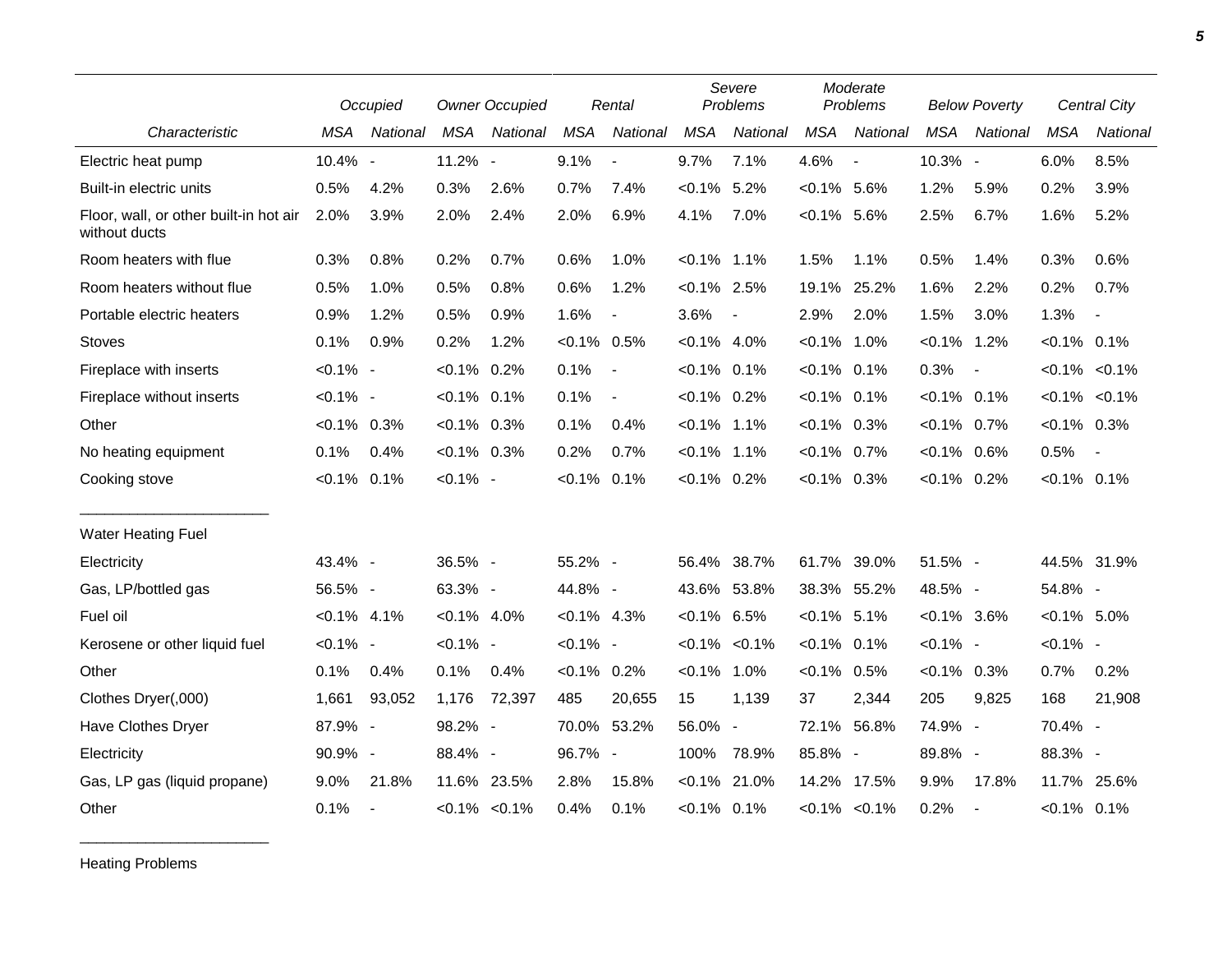|                                                                |                | Occupied                 |                | <b>Owner Occupied</b>    |                | Rental                   | Severe<br>Problems |                          | Moderate<br>Problems |                          | <b>Below Poverty</b> |                          | <b>Central City</b> |          |
|----------------------------------------------------------------|----------------|--------------------------|----------------|--------------------------|----------------|--------------------------|--------------------|--------------------------|----------------------|--------------------------|----------------------|--------------------------|---------------------|----------|
| Characteristic                                                 | MSA            | National                 | <b>MSA</b>     | National                 | <b>MSA</b>     | National                 | <b>MSA</b>         | National                 | MSA                  | National                 | MSA                  | <b>National</b>          | MSA                 | National |
| Uncomfortably cold for 24 hours or 10.4% -<br>more last winter |                |                          | 8.8%           |                          | 14.2% -        |                          | 68.7% 43.7%        |                          | 28.9%                | 22.2%                    | 15.0% -              |                          | 15.2%               | 10.1%    |
| Heating equipment breakdowns                                   | 3.4%           | 2.3%                     | 2.7%           | 1.9%                     | 4.6%           | 3.2%                     | 50.3% 31.2%        |                          | 1.2%                 | 4.1%                     | 5.4%                 | 3.8%                     | 3.5%                |          |
| Other causes                                                   | 6.1%           | $\overline{\phantom{a}}$ | 6.0%           |                          | 6.3%           | $\overline{\phantom{a}}$ | 12.4% -            |                          | 23.8%                | 15.4%                    | 8.1%                 | $\blacksquare$           | 9.1%                | 6.0%     |
| Utility interruption                                           | 1.5%           | 1.9%                     | 1.6%           | 2.3%                     | 1.4%           | 1.1%                     | 2.2%               | 1.5%                     | 6.0%                 | 1.9%                     | 1.9%                 | $\overline{\phantom{a}}$ | 2.4%                | 1.1%     |
| Inadequate heating capacity                                    | 1.0%           | $\overline{\phantom{a}}$ | 0.8%           | $\frac{1}{2}$            | 1.4%           | 2.0%                     | 5.6%               | 3.9%                     | 5.7%                 | $\overline{\phantom{a}}$ | 1.3%                 | 2.2%                     | 1.1%                | 1.7%     |
| Inadequate insulation                                          | 1.2%           | $\overline{\phantom{a}}$ | 1.1%           | 0.7%                     | 1.4%           | 1.8%                     | 2.3%               | 3.1%                     | 11.0%                | 5.0%                     | 1.9%                 | $\overline{\phantom{a}}$ | 0.5%                | 1.4%     |
| Cost of heating                                                | 1.3%           | 1.0%                     | 1.4%           | 1.0%                     | 1.3%           |                          | 1.5%               |                          | 7.4%                 | 2.8%                     | 1.9%                 | 1.3%                     | 0.9%                |          |
| Other                                                          | 1.6%           | $\overline{\phantom{a}}$ | 1.3%           |                          | 2.1%           | 1.6%                     | 3.0%               | $\overline{\phantom{a}}$ | 5.6%                 | 3.2%                     | 2.3%                 | 1.8%                     | 4.5%                | 1.6%     |
| SELECTED PHYSICAL<br><b>PROBLEMS</b>                           |                |                          |                |                          |                |                          |                    |                          |                      |                          |                      |                          |                     |          |
| Severe Physical Problems(,000)                                 | 26             | 2,103                    | 8              | 907                      | 18             | 1,196                    | 26                 | 2,103                    |                      |                          | 9                    | 522                      | $\mathsf 3$         | 909      |
| Severe physical problems                                       | 1.4%           | 1.8%                     | 0.7%           | 1.2%                     | 2.6%           | $\overline{\phantom{a}}$ | 100%               | $\overline{\phantom{a}}$ |                      |                          | 3.4%                 | $\overline{\phantom{a}}$ | 1.1%                | 2.7%     |
| Plumbing                                                       | 0.7%           | 1.2%                     | 0.2%           | 0.8%                     | 1.5%           | 2.1%                     | 49.7% 68.2%        |                          |                      |                          | 2.4%                 | $\overline{\phantom{a}}$ | 0.8%                | 1.8%     |
| Heating                                                        | 0.7%           | $\blacksquare$           | 0.4%           | $\overline{\phantom{a}}$ | 1.1%           | $\overline{\phantom{a}}$ | 50.3%              | 28.6%                    |                      |                          | 0.9%                 | $\overline{\phantom{a}}$ | 0.3%                | 0.8%     |
| Electric                                                       | $< 0.1\%$ 0.1% |                          | $< 0.1\%$ 0.1% |                          | $< 0.1\%$ -    |                          | $< 0.1\%$ 3.1%     |                          |                      |                          | $< 0.1\%$ 0.1%       |                          | $< 0.1\%$ -         |          |
| Hallways                                                       | $< 0.1\%$ 0.0% |                          | $< 0.1\%$ 0.0% |                          | $< 0.1\%$ 0.0% |                          | $< 0.1\%$ 0.0%     |                          |                      |                          | $< 0.1\%$            | $0.0\%$                  | $< 0.1\%$ 0.0%      |          |
| Upkeep                                                         | $< 0.1\%$ -    |                          | $< 0.1\%$ -    |                          | $< 0.1\%$      | 0.1%                     | $< 0.1\%$ 2.5%     |                          |                      |                          | $< 0.1\%$ 0.1%       |                          | $< 0.1\%$ 0.1%      |          |
| Moderate Physical Problems(,000)                               | 51             | 4,126                    | 21             | 1,568                    | 30             | 2,558                    |                    |                          | 51                   | 4,126                    | 16                   | 1,170                    | 6                   | 1,628    |
| Moderate physical problems                                     | 2.7%           | 3.6%                     | 1.8%           | $\blacksquare$           | 4.3%           | 6.6%                     |                    |                          | 100%                 | $\blacksquare$           | 5.7%                 | 7.3%                     | 2.6%                | 4.9%     |
| Plumbing                                                       | 0.3%           | $\overline{\phantom{a}}$ | 0.4%           | 0.1%                     | 0.2%           |                          |                    |                          | 11.3% 5.2%           |                          | 0.5%                 | $\overline{\phantom{a}}$ | 0.2%                |          |
| Heating                                                        | 0.5%           | 0.9%                     | 0.5%           | 0.8%                     | 0.6%           | 1.1%                     |                    |                          |                      | 19.1% 25.2%              | 1.6%                 | 2.1%                     | 0.2%                | 0.7%     |
| Upkeep                                                         | 1.1%           | 1.6%                     | 0.6%           | $\overline{\phantom{a}}$ | 2.1%           | 3.7%                     |                    |                          | 42.0% -              |                          | 1.5%                 | 2.9%                     | $< 0.1\%$           | 2.6%     |
| Hallways                                                       | $< 0.1\%$      | 0.0%                     | $< 0.1\%$      | 0.0%                     | $< 0.1\%$      | 0.0%                     |                    |                          | $< 0.1\%$ 0.0%       |                          | $< 0.1\%$            | $0.0\%$                  | $< 0.1\%$ 0.0%      |          |
| Kitchen                                                        | 0.9%           | $\overline{\phantom{a}}$ | 0.3%           | 0.7%                     | 1.8%           | $\overline{\phantom{a}}$ |                    |                          | 32.0%                | $\overline{\phantom{a}}$ | 2.7%                 | $\overline{\phantom{a}}$ | 2.4%                | 1.6%     |

\_\_\_\_\_\_\_\_\_\_\_\_\_\_\_\_\_\_\_\_\_\_\_